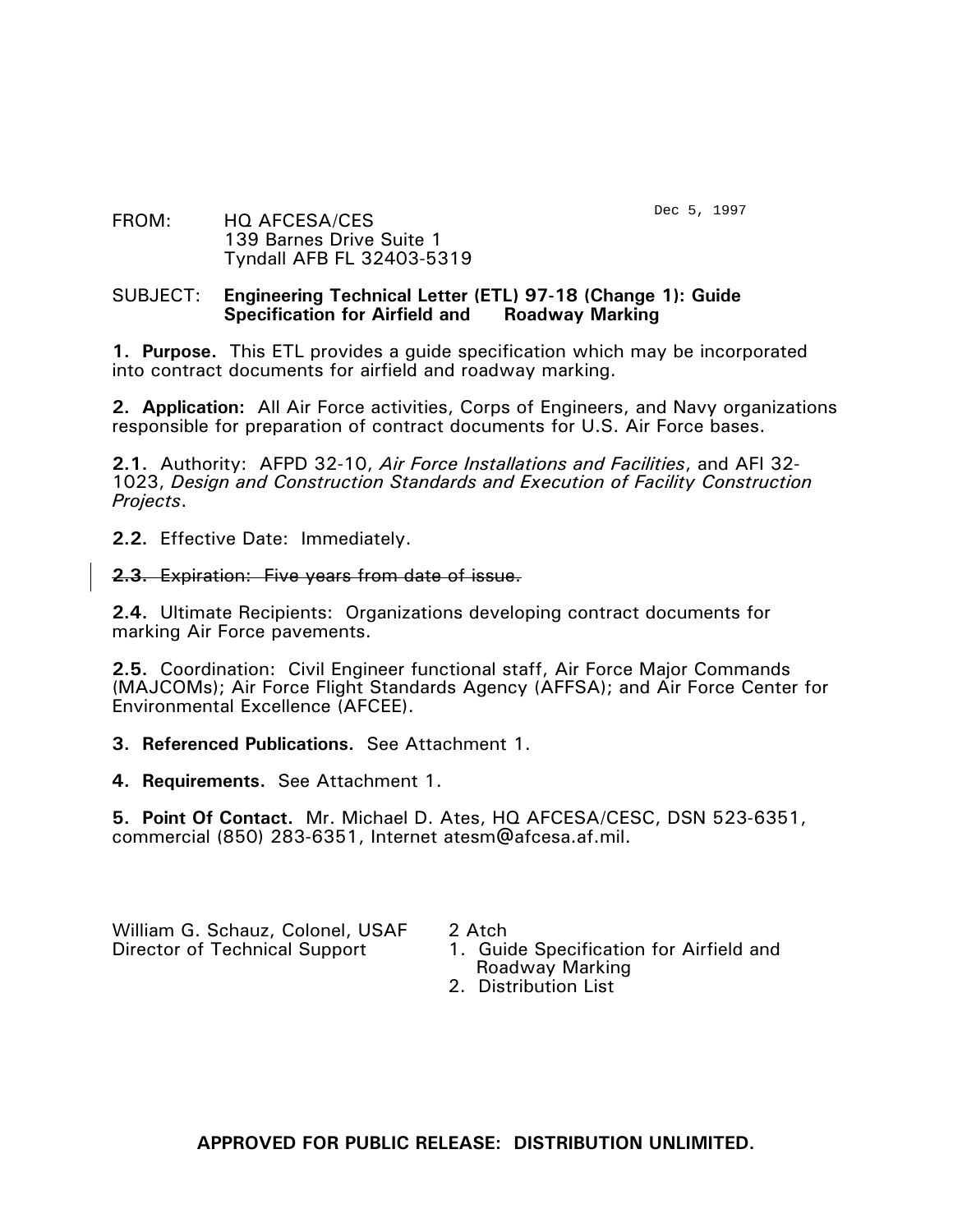# **GUIDE SPECIFICATION**

## **AIRFIELD AND ROADWAY MARKING**

**NOTE**: Delete notes, explanations, or elective guidance enclosed by parentheses or bordered by dotted lines before publishing this document as a project specification. Coordinate other deviations from this guide specification with the MAJCOM Pavements Engineer prior to advertising a request for bids.

**NOTE:** The use of the name or mark of any specific manufacturer, commercial product, commodity, or service in this publication does not imply endorsement by the Air Force.

## **1. SCOPE.**

**1.1.** Description of Work. The work specified by this section consists of furnishing all labor, equipment, tools, appliances, transportation, materials, and quality control reports required to prepare and mark the ((airfield) (and) (roadway)) pavements on  $AFB$  ) as shown in the contract drawings and as otherwise specified herein. The ((airfield) (and) (roadway)) marking must be completed without damage to pavement surface, joints, joint and crack seals, or any other government property.

**1.2.** Determination of Compliance. Compliance with specifications for pavement marking materials shall be determined by laboratory analysis as described in paragraph 3.1. Compliance with requirements for proper installation and placement of markings shall be as stated in Section 8, Quality Control.

**1.3.** Escorts and Interpreters. The Contractor shall provide escorts and interpreters in overseas locations, or where the workforce is comprised primarily of non-Englishspeaking workers.

### **2. REFERENCED PUBLICATIONS.**

**2.1.** Federal Specifications:

- TT-P-1952D, *Paint, Traffic and Airfield Marking, Waterborne,* 7 Jan 94
- TT-B-1325C, *Beads (Glass Spheres) Retroreflective,* 1 Jun 93
- **2.2.** Air Force:
	- AFI 32-1042, *Standards for Marking Airfields*

**NOTE:** This Air Force Instruction gives the specific requirements for marking USAF runways and taxiways, names the material specifications that can be used to obtain environmentally acceptable products for marking airfield pavements, and indicates who must accomplish the various tasks associated with this responsibility. This document will be replaced by AFJMAN 32-1015, *Airfield, Heliport, and Roadway Marking*.

- AFMAN 32-1076, *Visual Air Navigation Systems*
- ETL 94-1, *Standard Airfield Pavement Marking Schemes*
- **2.3.** Federal Aviation Administration (FAA):

Atch 1 (1 of 9)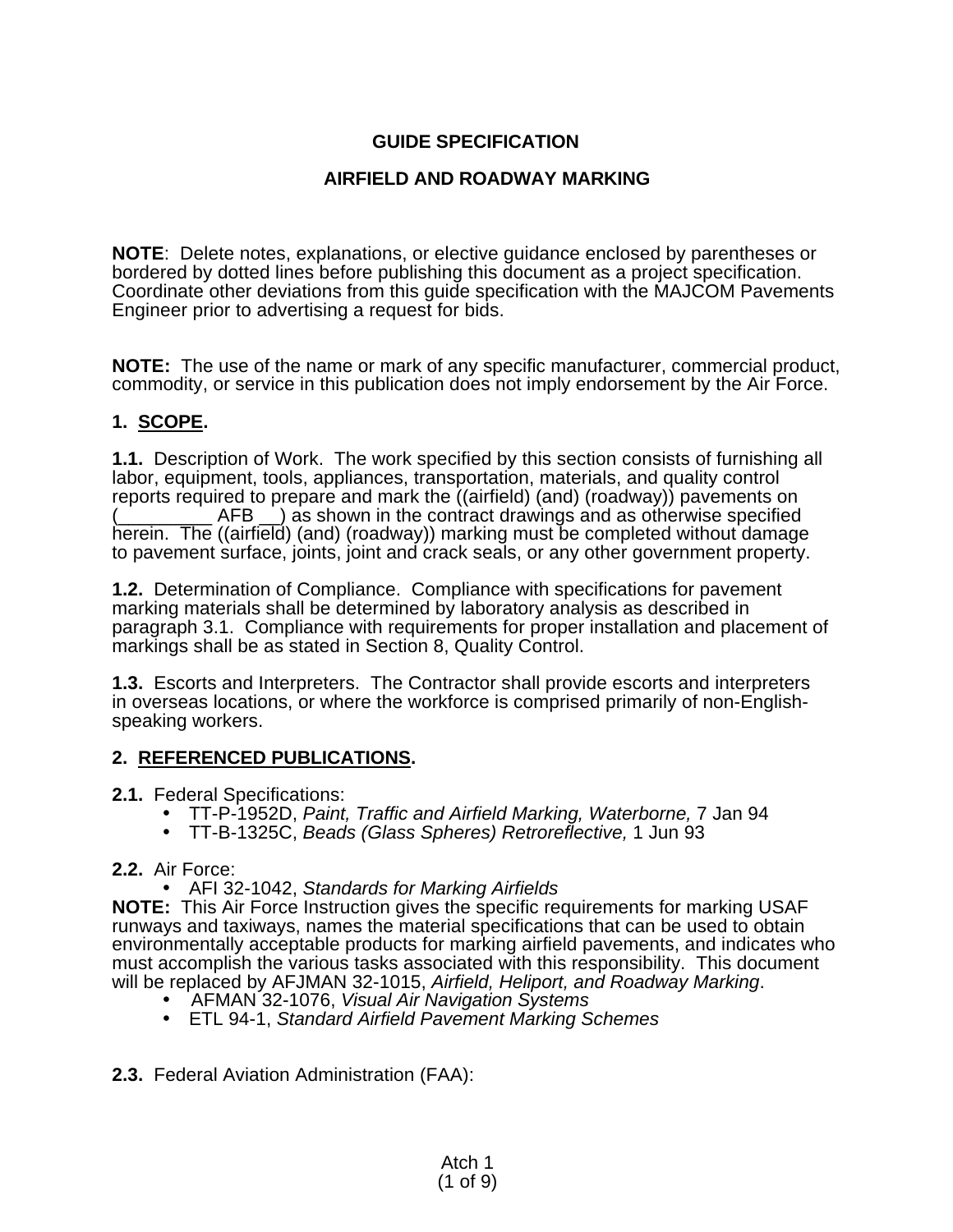• FAA Advisory Circular (AC) 150/5370-2C, *Operational Safety on Airports During Construction,* 1984

**NOTE:** The following reference applies if the guide specification is to be used on a civil airfield and the markings must comply with FAA requirements.

- FAA AC 150/5340-1G, *Standards for Airport Markings,* 1994
- **2.4.** United States Code (U.S.C.):
	- 42 U.S.C. 6901, et seq., *Resource Conservation Recovery Act*
	- 42 U.S.C. 9601, et seq., *Comprehensive Environmental Response, Compensation, and Liability Act*
	- 49 U.S.C. 1801, et seq., *Hazardous Materials Transportation Act*

**2.5.** U.S. Department of Labor Occupational Safety and Health Administration (OSHA) Regulation:

- 29 CFR 1910, et seq., *Occupational Safety and Health Act*
- **2.6.** Federal Highway Administration:
	- The Manual on Uniform Traffic Control Devices, Part VI, *Traffic Controls for Street and Highway Construction, Maintenance, Utility and Emergency Operations*

## **3. MATERIALS AND EQUIPMENT.**

**3.1.** Marking Materials. The Contractor shall submit samples of the paint and beads to be used in performance of the contract to an independent laboratory approved by the Contracting Officer (CO) or authorized representative. The laboratory analysis of the samples will determine compliance with the specifications cited below. At least 30 days prior to beginning work, the Contractor shall provide letters of compliance to the CO or authorized representative.

**3.1.1.** Paint Specification. Paint products shall meet the requirements of Federal Specification TT-P-1952D.

**3.1.2.** Bead Specification. Retroreflective media (beads) used to reflectorize pavement markings shall meet the requirements of Federal Specification TT-B-1325C, Type I, Low Index of Refraction, Gradation A, Course, Drop-on.

### **3.2.** Equipment.

**3.2.1.** Marking Machinery. The equipment used for marking shall be mounted on pneumatic tires and shall be capable of applying lines of paint only, or paint and beads simultaneously, in widths of ((from) (102 mm (4 inches)) (to) (1 m (3 feet)) at a speed of at least 5 miles per hour. Equipment shall be sufficiently mobile and maneuverable to allow application of straight lines or curves in a true arc. It shall be adjustable to allow application of single lines of single colors or multiple lines (at least two) of different colors, at least 150 mm (6 inches) wide, and skip-lines in variable lengths at least 102 mm (4 inches) wide. All spray applicators and bead dispensers shall produce markings of uniform thickness, width, and appearance, with clean-cut edges, at the rate specified in paragraphs 8.1.1 and 8.1.2. The Contractor shall equip mobile marking equipment with a hand-operated spray applicator to mark areas that are otherwise inaccessible or provide separate equipment to apply legends and markings in spaces where large equipment cannot be manipulated.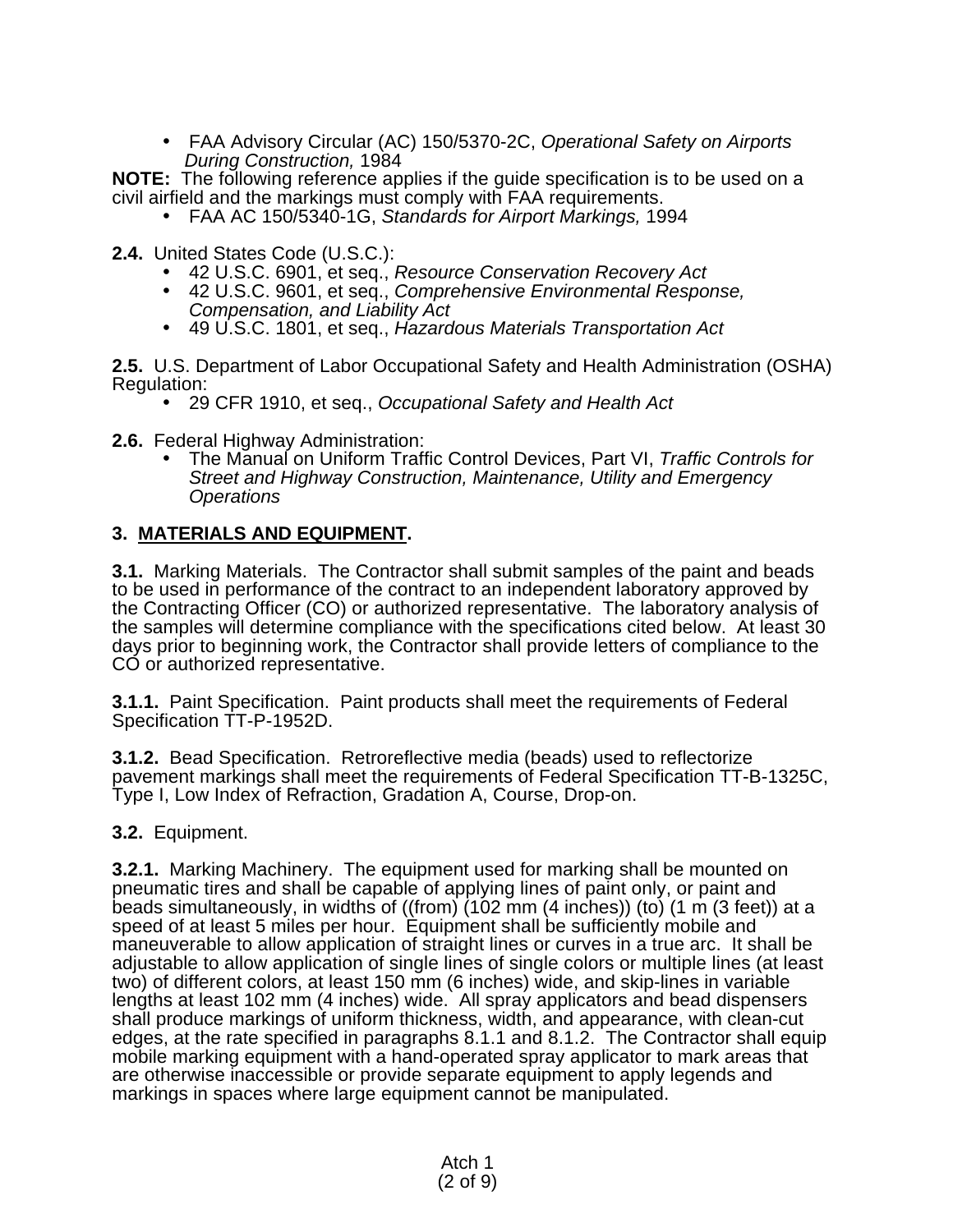**3.2.2.** Lighting. The Contractor shall furnish all lighting necessary for night operations at no cost to the Government. Lighting will be directed or shaded to prevent interference with aircraft, the air traffic control tower, and other base operations. The Contractor shall be capable of removing all lighting equipment from the runway within 15 minutes of notification of an emergency. Night work must be coordinated with the Airfield Manager and approved in advance by the CO or authorized representative. The Government reserves the right to accept or reject night work on the day following night activities by the Contractor.

**3.2.3.** Storage. The Contractor shall store equipment and materials only in areas approved by the CO or authorized representative.

**3.3.** Government Furnished Materials and Equipment.

**3.3.1.** Communications Equipment. The Government will furnish a radio to the Contractor for communication with the control tower during each work day. The Contractor shall assume responsibility for the radio and shall reimburse the Government for repair or replacement of the radio if it is lost, damaged, or destroyed.

**3.3.2.** Water. Water will be furnished at no cost to the Contractor from a fire hydrant designated by the CO or authorized representative and located within a reasonable proximity to the work area. The Contractor shall install a gate valve and a back-flow prevention device on the fire hydrant tap. The Contractor shall furnish all equipment, material, and labor required to obtain and deliver water from the designated fire hydrant to the work area(s).

## **4. WORK AREA PREPARATION.**

**4.1.** Work Zones. The Contractor shall provide all temporary markings and traffic controls necessary to establish a safe and adequate work zone and to minimize (airfield (and) traffic) interruptions. Markings and controls must comply with the requirements of paragraph 7.2.1 and 7.2.2.

**4.2.** Surfaces.

**4.2.1.** Surface Inspection. Before marking begins, the Contractor shall inspect each general work area to determine the extent of cleaning required, document the results of the inspection, and clean each area as described below.

### **4.2.2.** Surface Cleaning.

**4.2.2.1.** Removal of Surface Contamination. The Contractor shall use a solution of trisodium phosphate or other approved detergent or degreaser to clean pavement areas (such as intersections and parking lots, maintenance aprons, engine run-up areas, blast pads, and the threshold and rotation area of the runway) that reveal signs of surface contamination by fuel, oil, hydraulic fluid, or other contaminants that could inhibit the bond between the paint and the pavement. After cleaning, the area shall be thoroughly rinsed. The Contractor shall remove all curing compounds from rigid pavements by water blasting.

> Atch 1 (3 of 9)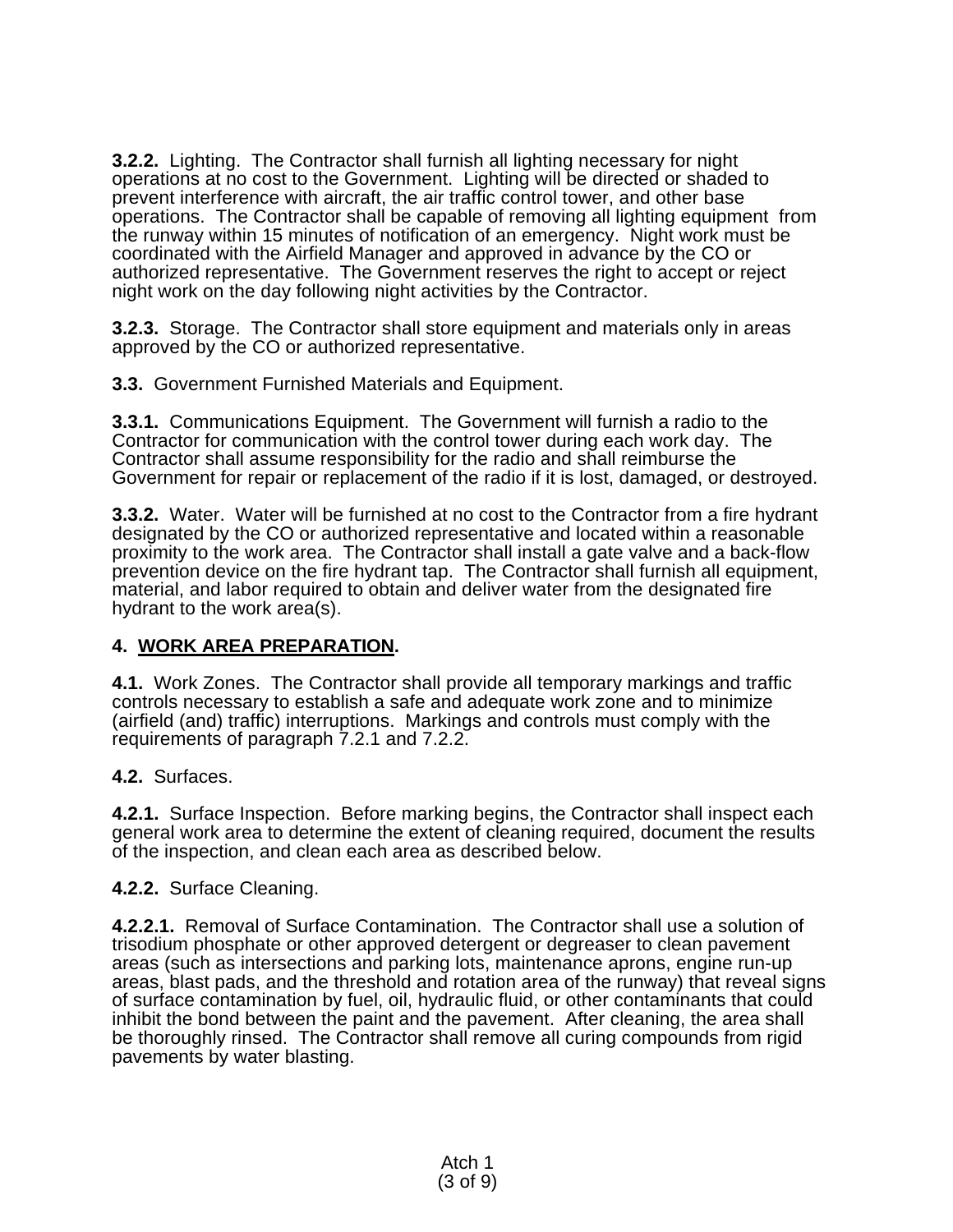**4.2.2.2.** Cleaning Existing Markings. The Contractor shall clean the existing areas that are to be remarked and remove any loose or poorly bonded paint that would inhibit adhesion of the new marking to the pavement surface. Paint that is intact and bonded to the pavement does not have to be removed. The Contractor shall remove dust, dirt, peeling or poorly bonded paint, and granular surface deposits from all other pavement areas by sweeping, blowing with compressed air, and/or rinsing with pressurized water. Any areas exposed to rain or traffic after cleaning shall be cleaned again before marking.

**4.2.2.3.** Testing for Moisture. Pavement markings shall be applied to dry pavement only. The Contractor shall test the pavement surface for moisture before beginning work after each period of rainfall, fog, high humidity, or cleaning, or when the ambient temperature has fallen below the dew point. Do not commence marking until the pavement is sufficiently dry and the pavement condition has been approved by the CO or authorized representative. Employ the "plastic wrap method" to test the pavement for moisture as follows: Cover the pavement with a 300 mm by 300 mm (12 inch by 12 inch) section of clear plastic wrap and seal the edges with tape. After 15 minutes, examine the plastic wrap for any visible moisture accumulation inside the plastic. Do not begin marking operations until the test can be performed with no visible moisture accumulation inside the plastic wrap.

**NOTE:** For new pavements which require early painting, add the following paragraph(s).

**4.2.2.4.** Pretreatment for Early Painting. The Contractor shall pretreat new pavements in accordance with the following:

**4.2.2.4.1.** Pretreat rigid pavements that require early painting with an aqueous solution containing 3 percent phosphoric acid and 2 percent zinc chloride. Apply the solution to the areas to be marked.

**4.2.2.4.2.** For early painting of asphalt pavement systems, apply the paint and beads at half the normal application rate, followed by a second application at the normal rate after 30 days.

**5. TEST STRIPE DEMONSTRATION.** Before beginning work, the Contractor shall mark test stripes within the work area to demonstrate the proposed materials and equipment to be used for the contract. Apply separate test stripes in each of the line widths and configurations required in the contract, using the equipment proposed for the contract. Mark the test stripes long enough to determine the proper speed and operating pressures for the vehicle(s) and machinery, but not less than 15 meters (50 feet) long.

**5.1.** Demonstration of Application Rates. In applying the test stripes, the Contractor shall demonstrate the ability to comply with the application rates specified in paragraphs 8.1.1 and 8.1.2. Document the equipment speed and operating pressures required to meet the specified rates in each configuration of the equipment and provide a copy of the documentation to the CO or authorized representative before proceeding with the work.

> Atch 1 (4 of 9)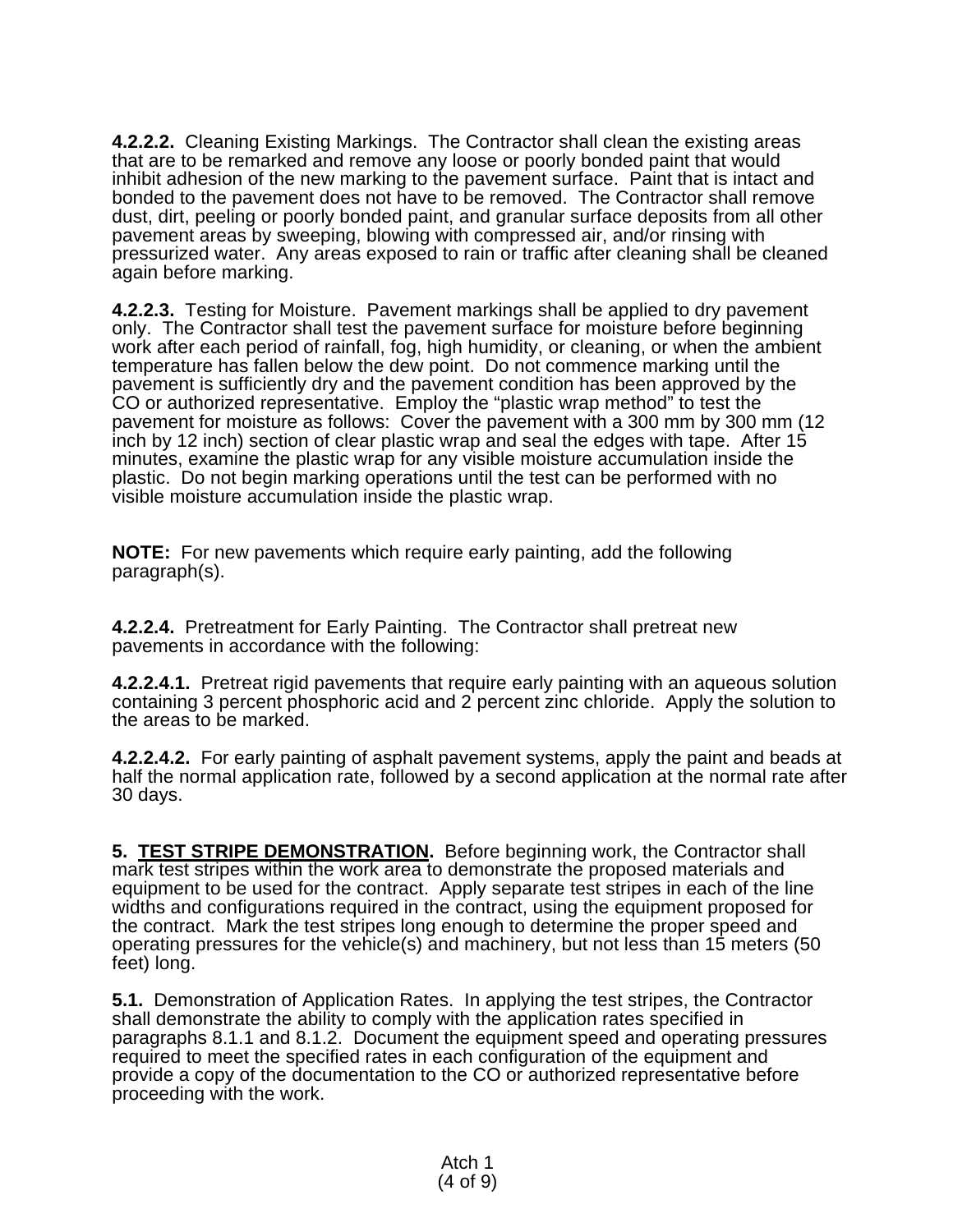**5.2.** Demonstration of Retroreflective Values. After the test stripes have cured to a "no-track" condition, the Contractor shall demonstrate compliance with the average retroreflective values specified in paragraph 8.2. Take a minimum of ten readings on each test stripe with a Mirolux 12 Retroreflectometer, or similar instrument with the same measuring geometry and direct readout in millicandelas per square meter per lux (mcd/m $^2$ /lx).

**5.3.** Demonstration of Level of Performance. The CO or authorized representative will be present at the test area to observe the result obtained on the test stripe and validate the operating parameters of the vehicle(s) and equipment. The application of test stripes shall be used to determine if the proposed methods and equipment can achieve the level of performance required for the contract. If accepted by the CO or authorized representative, the test stripe shall be the measure of performance required of the Contractor for the marking project. The Contractor shall not proceed with the work until the results of the test stripes are satisfactory to the CO or authorized representative.

# **6. OPERATIONS ON THE AIRFIELD.**

**6.1.** Access to Controlled Zones. The Contractor shall perform all contracted work within the controlled zones of the base or the airfield. Coordinate access to or through the base with the CO or authorized representative. Coordinate access to or through the radio controlled zone of the airfield with the Chief of Airfield Management. When within the radio controlled zone of the airfield, the Contractor shall maintain continuous verbal and visual contact with the control tower. The Contractor shall verbally inform the control tower and the Chief of Airfield Management when the work has been completed and all equipment, personnel, and materials have been removed from the airfield.

**6.2.** Runway Operations. It is the intention of the Government to close the runway to all aircraft traffic while marking operations are ongoing. However, work may be interrupted to provide a runway for aircraft in an emergency or when a special or unscheduled mission is assigned. If the runway is needed for aircraft operations, the Contractor shall remove all equipment from the operational surfaces of the airfield and beyond the hold line within 15 minutes of notification to clear the runway. A scheduled landing or departure that has been identified to the Contractor prior to the start of the Contractor's work shift shall not be considered an interruption.

**6.3.** Work Schedule. The Contractor must adhere to the preapproved schedule for execution of the work, weather permitting, as (runway (and) roadway) closures must be coordinated in advance. If Contractor's schedule is delayed by weather conditions or mechanical equipment breakdown, the Contractor shall notify the CO or authorized representative, and a new work schedule will be established. The CO or authorized representative will coordinate the (runway (and) roadway) closure schedule with the using agencies.

**6.4.** Environmental Limitations.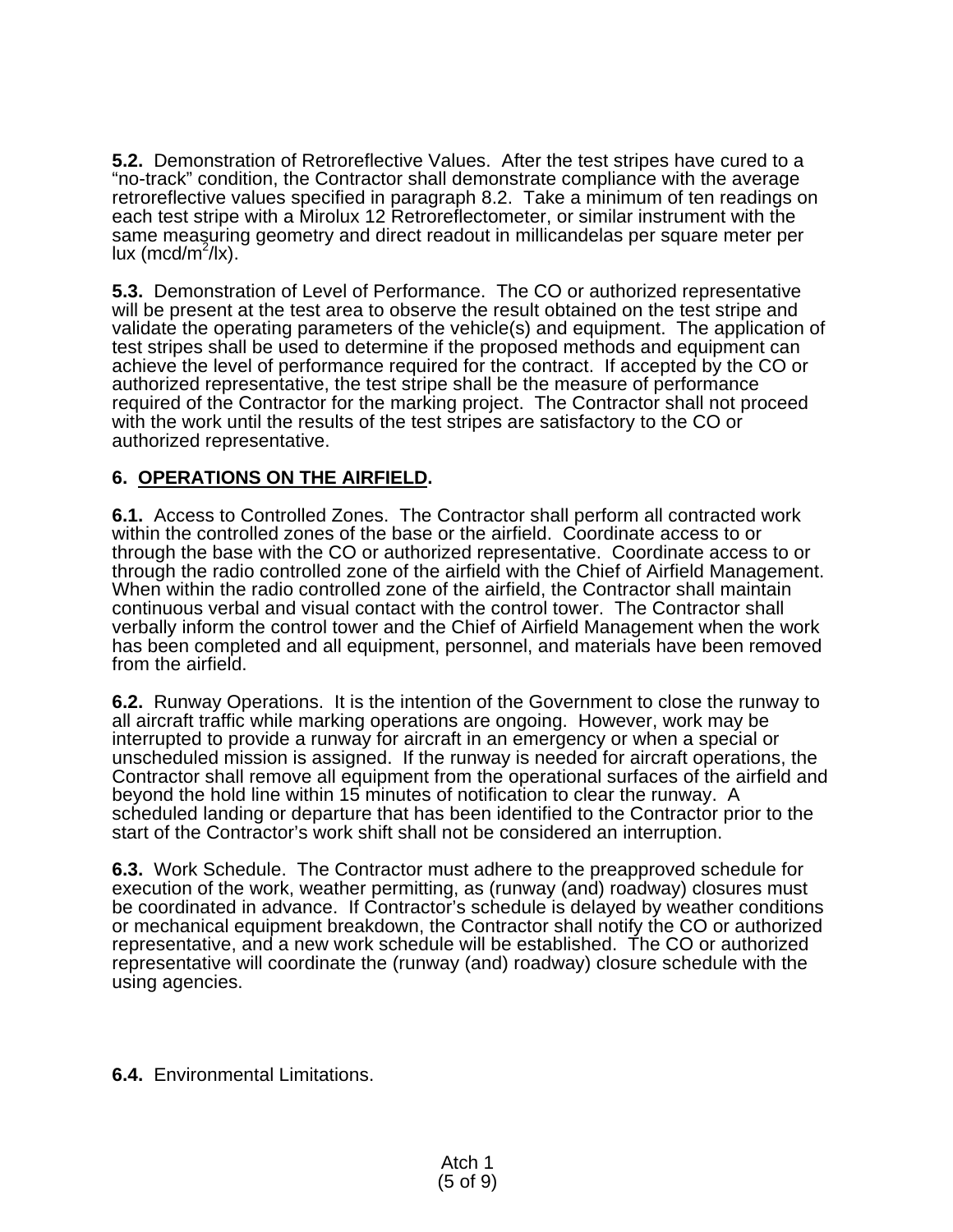**6.4.1.** Wind. Pavement marking will be suspended when wind conditions interfere with uniform application of pavement marking materials. All markings must be uniform in length and width, as defined in paragraph 8.3, with a clean cut-off at the ends and edges.

**6.4.2.** Temperature. Pavements can be marked only when both the pavement surface and air temperature are at least  $7 \degree C$  (45 $\degree F$ ) and rising, and the pavement surface temperature is at least 2.7 °C (5 °F) above the dew point.

**6.4.3.** Moisture. Pavement marking must be suspended during rain or when the pavement surface is wet. Before resuming work, test the pavement surface for excess moisture using the plastic-wrap method described in paragraph 4.2.2.3.

**6.5.** The Contractor shall clean debris from the (runway (and) roadway) surface as the work proceeds.

# **7. METHOD OF OPERATION AND EXECUTION.**

**7.1.** The Contractor shall conduct all marking operations in strict compliance with all local, state, and Federal environmental statutes and regulations, including, but not limited to, regulations promulgated under 29 C.F.R. 1910, et seq., 42 U.S.C. 6901, et seq.; and 42 U.S.C. 9601, et seq.

**7.2.** The Contractor shall provide all cones, barriers, lights, signs, placards, flags, and flagging personnel necessary to establish an adequate and safe work zone and control traffic in and around the work area until newly applied markings are dry. The Contractor shall establish and maintain work zones as necessary throughout the period of the contract, prominently identifying potential hazards and dangers to personnel and traffic in or near the work area.

**7.2.1.** As a minimum, the Contractor shall comply with the provisions of AFI 32-1042, ETL 94-1, AFI 32-1044 and FAA AC 150/5370-2 for temporary pavement closures on airfields.

**7.2.2.** When marking roads and streets, the Contractor shall comply with all state and local requirements and the provisions of Part VI, "Traffic Controls for Street and Highway Construction, Maintenance, Utility and Emergency Operations," of *The Manual on Uniform Traffic Control Devices.*

**7.3.** The Contractor shall remove all debris, waste, spillage, and by-products generated by the marking operations from the base and shall strictly comply with all applicable state, local, and Federal environmental statutes and regulations regarding disposal, including, but not limited to, regulations promulgated under 42 U.S.C. 6901, et seq.; 42 U.S.C. 9601, et seq.; and 49 U.S.C. 1801, et seq.

## **8. QUALITY CONTROL.**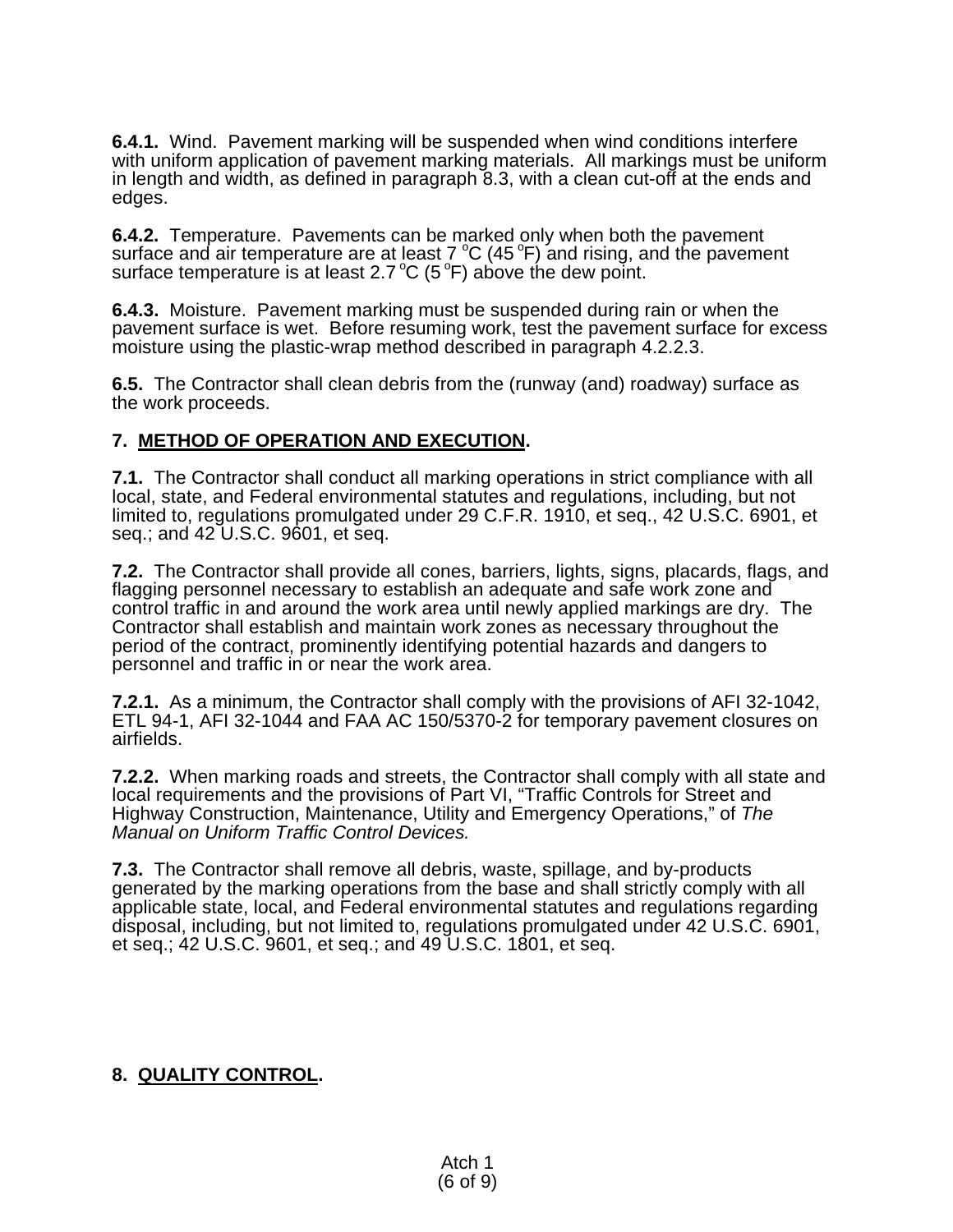**8.1.** Application Rates.

**8.1.1.** Non-reflectorized Markings. The Contractor shall apply non-reflectorized paint at 0.310 to 0.360 millimeters (12 to 14 mils) wet film to cover 3 square meters,  $\pm$  0.15 square meters, per liter (121  $\pm$  6 square feet per gallon).

**8.1.2.** Retroreflective Markings. The Contractor shall apply retroreflective paint as specified in 8.1.1. above, and beads at 3.5 to 4 kilograms (8 to 9 pounds) per 3.8 liters (1 gallon) of paint.

**8.2.** Retroreflectivity Levels. The Contractor shall collect and record readings for white and yellow retroreflective markings to ensure they provide a reasonable level of retroreflectivity for night operations. The minimum acceptable average for white markings will be 200 millicandelas per square meter per lux (mcd/m<sup>2</sup>/lx) (measured with Mirolux 12 Retroreflectometer). The minimum acceptable average for yellow markings will be 175 millicandelas per square meter per lux (mcd/m<sup>2</sup>/lx). The Contractor shall document a retroreflectivity reading for each 300 linear meters (1000 linear feet) marked. The reading shall be computed by averaging a minimum of 10 readings taken within the area at random locations. Areas not meeting the retroreflective requirements stated above shall be re-marked at the Contractor's expense.

**8.3.** Placement of Markings. The Contractor shall ensure that all markings are installed properly and placed in strict compliance with this specification and the contract drawings. The longitudinal edges of markings shall not vary from a straight line by more than 25 millimeters (1 inch) per 15 meters (50 feet). The overall dimensions of the markings shall not vary from the drawings by more than 5 percent. Any markings that are improperly placed or fail to meet the requirements of this specification will be removed and reinstalled at the Contractor's expense. Materials used for repairs shall be from the same lot and batch as those approved for the performance of the contract or shall be subjected to the same requirements and approved by the CO or authorized representative prior to beginning repairs.

# **9. DAMAGE REPAIR AND CLEANUP.**

**9.1.** Protection and Cleanup. The Contractor shall protect all areas of pavement adjacent to the work area from splatter, splash, spills, and drips. Any disfigurement will be removed by the Contractor at the Contractor's expense. The Contractor shall remove completely all improperly placed or improperly applied markings and disfigurements without damage to the pavement, joints, and joint and crack seals. Obliterating the markings with paint will not be allowed unless the removal process leaves marking patterns that could mislead or confuse pilots or motorists. The Contractor and the CO or authorized representative shall jointly inspect the work area before marking operations commence. During this inspection, proper layout of new markings shall be verified and existing damage to the pavement systems, joints, and joint and crack seals shall be documented.

**9.2.** Pavement Damage Repair. The Contractor shall repair any damage to the pavement system, joints, joint and crack seals, or other Government property resulting from pavement marking. Repairs shall be made at the Contractor's expense using materials and methods approved by the CO or authorized representative and shall be completed within the contract performance period.

> Atch 1 (7 of 9)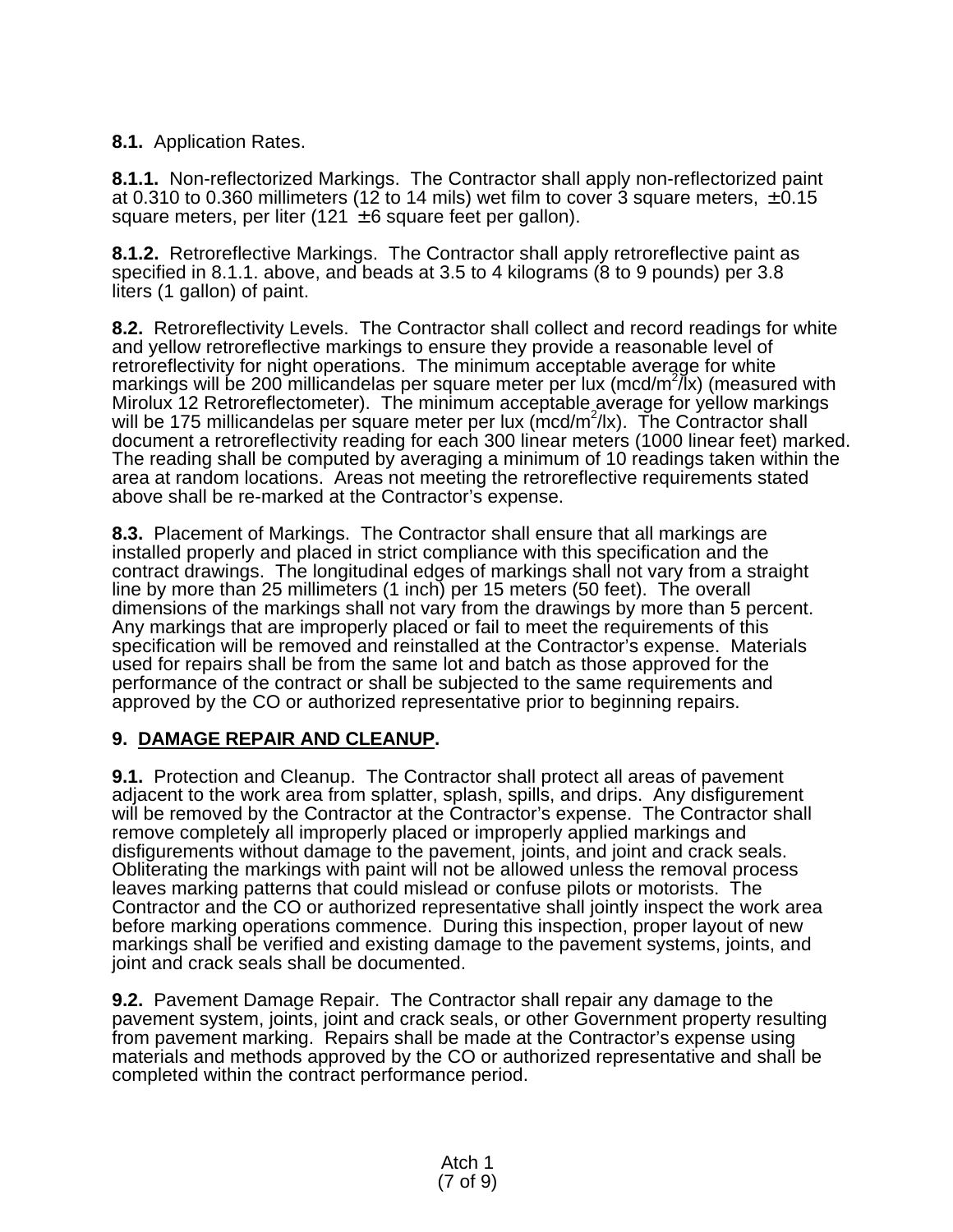**9.3.** Excess Materials. Unused paint and beads shall remain the property of the Contractor and shall be recycled or disposed off base as specified in paragraph 7.3.

**NOTE:** Delete the following section when marking is part of a lump sum project.

# **10. PAYMENT.** (To be used for unit prices.)

**10.1.** Measurement. The unit of measurement for pavement markings shall be the number of square meters of retroreflective and nonreflective markings applied by the Contractor and accepted by the CO or authorized representative.

**10.2.** Payment. The number of square meters marked by the Contractor and accepted by the CO or authorized representative will be paid for at the contract unit prices for retroreflective and non-reflective markings. Payment will constitute full compensation for all tests, labor, materials, tools, equipment, appliances, surface preparation, waste disposal, material certifications, documentation, and performance of all activities required to mark the areas designated in the plans.

**10.3.** Aircraft Traffic Interruptions. The Contractor shall specify on the bid schedule an hourly rate for aircraft traffic interruption. Time measurement for traffic interruptions shall begin with the notification to the Contractor to clear the runway and shall end ten minutes after the Contractor is notified that he can re-occupy the runway. The Contractor shall be paid for a minimum of one hour for each interruption. Interruptions longer than one hour shall be calculated on the half-hour: i.e., a delay of over one hour but less than one and one-half hours would be paid as one and onehalf hours; a delay over one and one-half hours but less than two hours would be paid as two hours.

**NOTE:** Delete the following section when marking is included in a unit price project.

**10. PAYMENT.** (To be used for lump-sum contracts.)

**10.1.** Payment. Payment will constitute full compensation for all tests, labor, materials, tools, equipment, appliances, surface preparation, disposal of wastes, material certifications, documentation, and the performance of all activities required to mark the areas designated in the plans.

**10.2.** Aircraft Traffic Interruptions. The Contractor shall specify on the bid schedule an hourly rate for aircraft traffic interruption. Time measurement for traffic interruptions shall begin with the notification to the Contractor to clear the runway and shall end ten minutes after the Contractor is notified that he can re-occupy the runway. The Contractor shall be paid for a minimum of one hour for each interruption. Interruptions longer than one hour shall be calculated on the half hour: i.e., a delay of over one hour but less than one and one-half hours would be paid as one and onehalf hours; a delay of over one and one-half hours but less than two hours would be paid as two hours.

> Atch 1 (8 of 9)